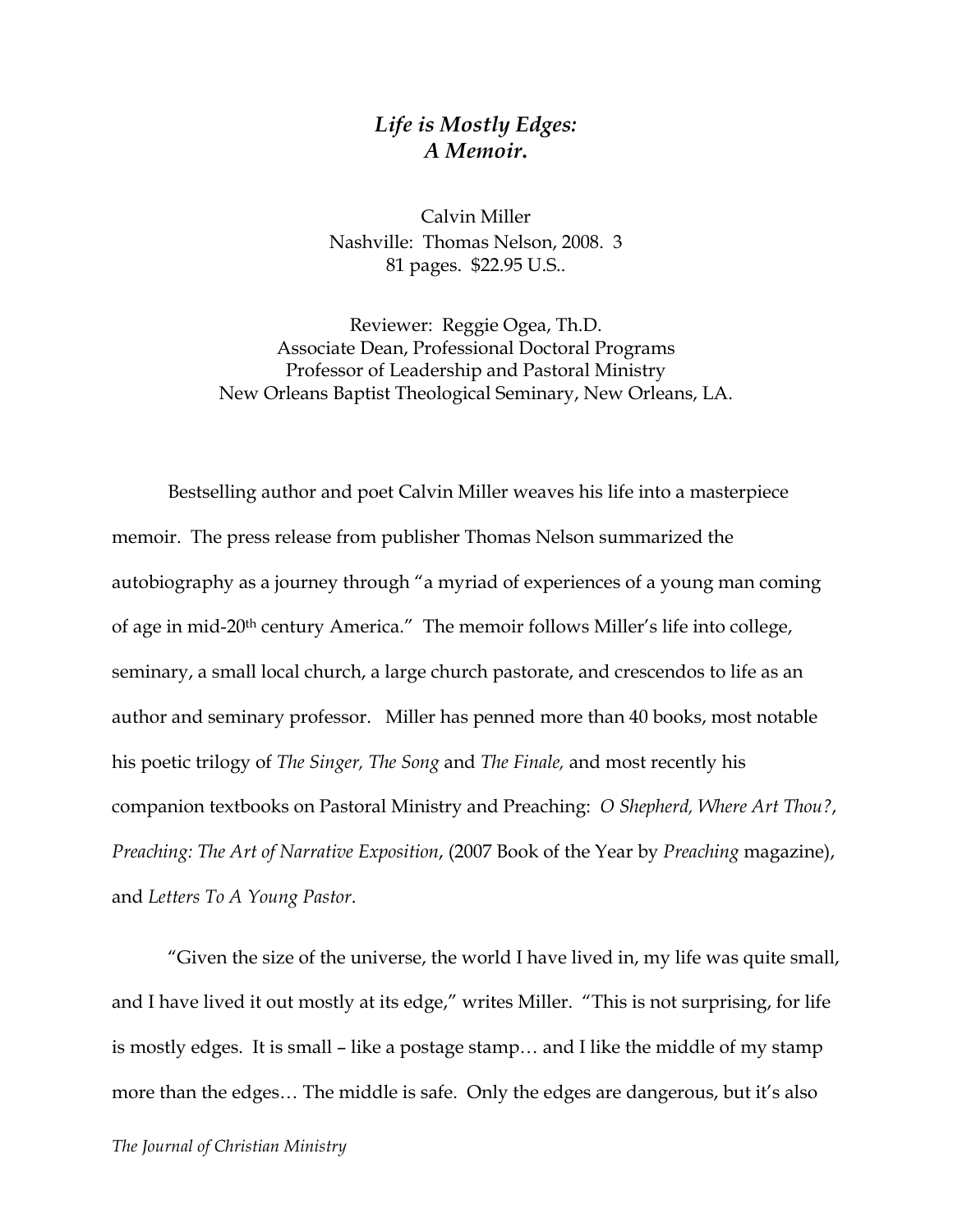where we learn life's greatest truth; joy rarely erupts in the safe centers of our lives... Joy lies only along the edges." (xiii – xv) *Life is Mostly Edges* is divided into three sections: Part One: The Early Years, 1936 – 1955; Part Two: Staying Human While Being A Pastor, 1956 – 1991; and Part Three: The Professor How Like Teaching But Loved Learning, 1991 – 2007.

Part One is fascinating reading about his growing-up years in Enid, OK – living in a one-room house with his mother and eight siblings, being abandoned by his father at age four, enduring the drowning of his brother Dickie, reconnecting with his father at age fifteen, and admiring the grit and determination of his mother. The chapter about his mother (Mama, as he called her), entitled *The Woman Who Was Richer Than She Knew*, is some of the most poignant and honorable pages ever written about a mother's influence. He admired her ingenuity: "My mother owned Rumpelstiltskin's talent for spinning straw into gold." (54) He witnessed her faith: "Mama loved God…as the Lord of the free life…the God of sunrise, the God of first snow, the God who a desperate mother might call on when she was out of ideas on how to hold her world together." (57-58). He cherished her influence: "My mother was a miracle worker… Mama gave dignity to thrift… I realize now after all these years what a wizard Mama was… Mother taught us that it was God who supplied the bread, while we were the 'managers of heaven's gifts.'" (71-72).

*The Journal of Christian Ministry* Every preacher can identify with the chapter that closes Part One. Miller recounts his call to preach, his feeble attempts at a "first sermon," his struggles with public speaking, his first pastorate, and his courtship with his wife-to-be, Barbara. In

2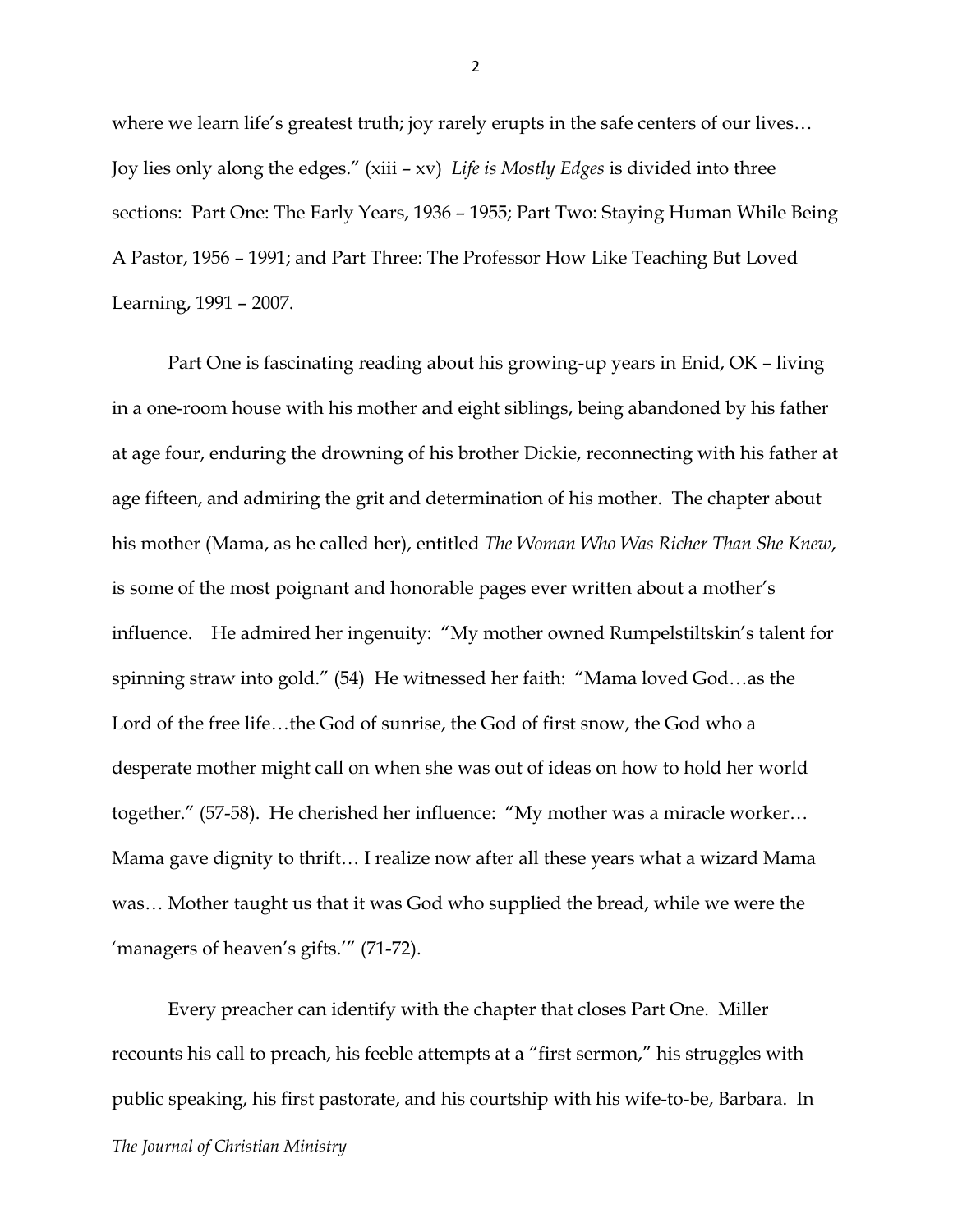his first pastorate, he learned how to handle a crisis, he learned how to preach, and he learned a lifelong leadership lesson: "A good leader doesn't go anywhere by himself." (181)

Part Two picks up the pace of his life as a pastor. Miller chronicles his seminary experience, his marriage to Barbara, the birth of his children, and his journey through two pastorates. His wisdom regarding the survival of his children's teenage years is a classic delight. He called it "the code of survival."

1. *Discipline.* "I believe in spanking. I know that psychologists are divided on the subjects… Christian psychologists often suggest you pray first. But the few time I asked God if I should wait or do it now, he said, 'You've got to be kidding!'" (247)

2. *Expectations.* "Every set of parents should have a set time…when you can plan your method of survival for the following week. At these meetings parents should discuss their levels of tolerance, and minimum and maximum penalties for juvenile delinquency." (247-248)

3. *Freedom*. If a child wants to run away from home, help the child pack." (248) 4. *Caution*. "Try to keep them from being vehement about their future." (248) 5. *Expecting the unexpected*. "Anything you think your children might do, they won't." (249).

3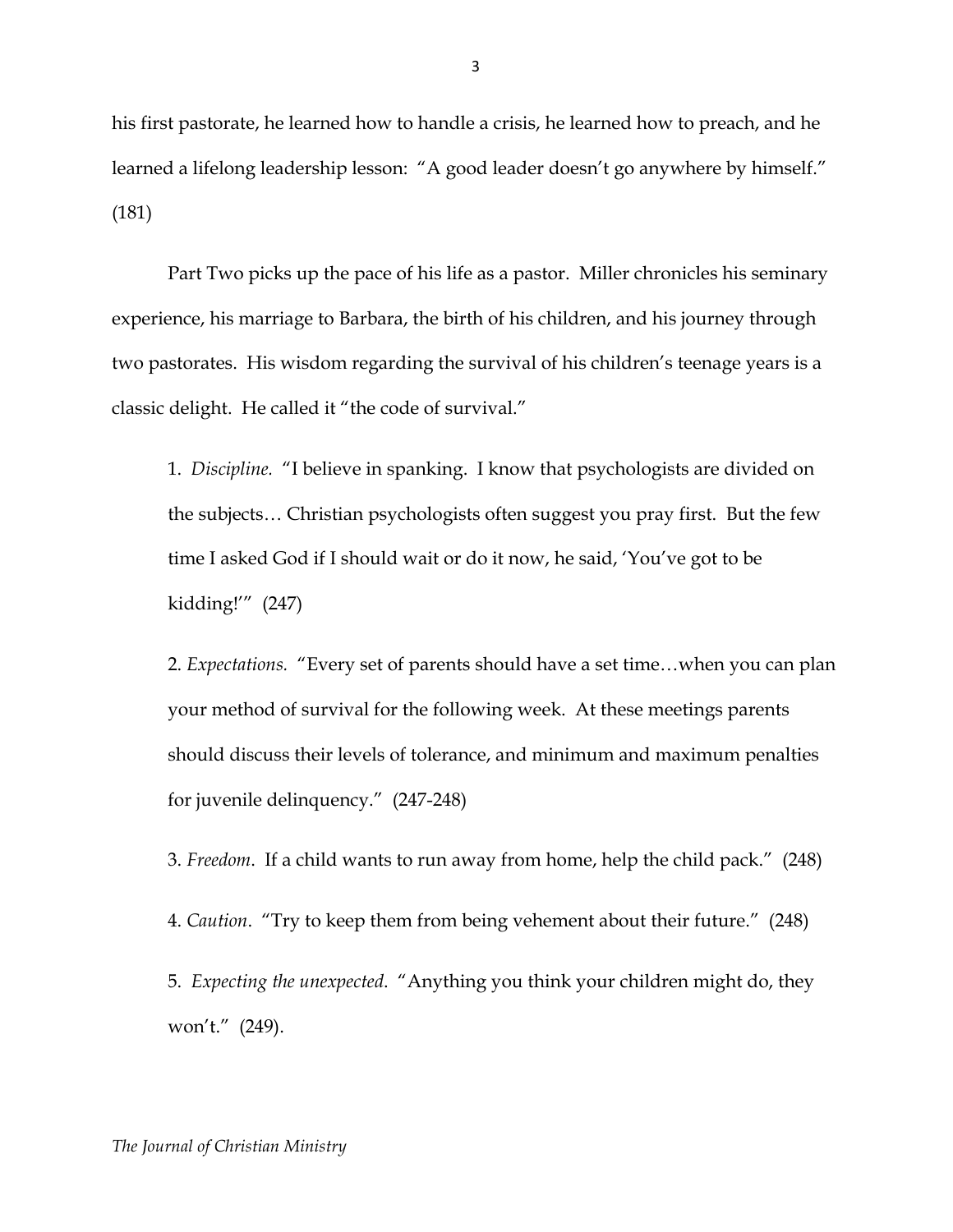Miller's pastoral experience spanned 35 years and involved three churches. The most significant stay spanned 25 years – Westside Baptist Church in Omaha, Nebraska. Miller was their first pastor. In the first three years, the new church struggled through leadership issues and congregational conflicts, climaxing with his intended resignation after only three years as pastor. However, pastor Miller stood on a Sunday morning, and shared the truth from his heart. A service of repentance broke out, and those in opposition left. He stayed 22 more years and the church grew to 3,000 members. Accepting the invitation to join the faculty of Southwestern Baptist Theological Seminary, Miller entered a new realm of ministry as seminary professor.

Evaluating the role of a professor, Miller concluded: "I had not been a teacher for a week before I discovered that what I *knew* was not nearly so important to them as who I *was*. They wanted to know *why* I taught, more than *what* I taught. They wanted me to *know* them rather than merely *inform* them. They wanted to know all about my affair with Christ more than the content of my lectures. So I discovered early on that good teachers teach what they are, more than what they know… No matter how large a class is, the entire class is reduced to two, the teacher and the learner… Teaching is an intimate art, filled with ecstasy and life. It occurs at the exact same place where humanity and divinity join to form a new incarnation of truth." (318 – 319)

*The Journal of Christian Ministry* Miller saved the best for last – the last chapter: *The God of What's Left*. His reflections upon a life well-lived rally around two questions: What would I do differently if I could do it all over again? and What am I doing to be sure that I am a good steward of the years I have left? For this reviewer, these last pages fired a resolve

4